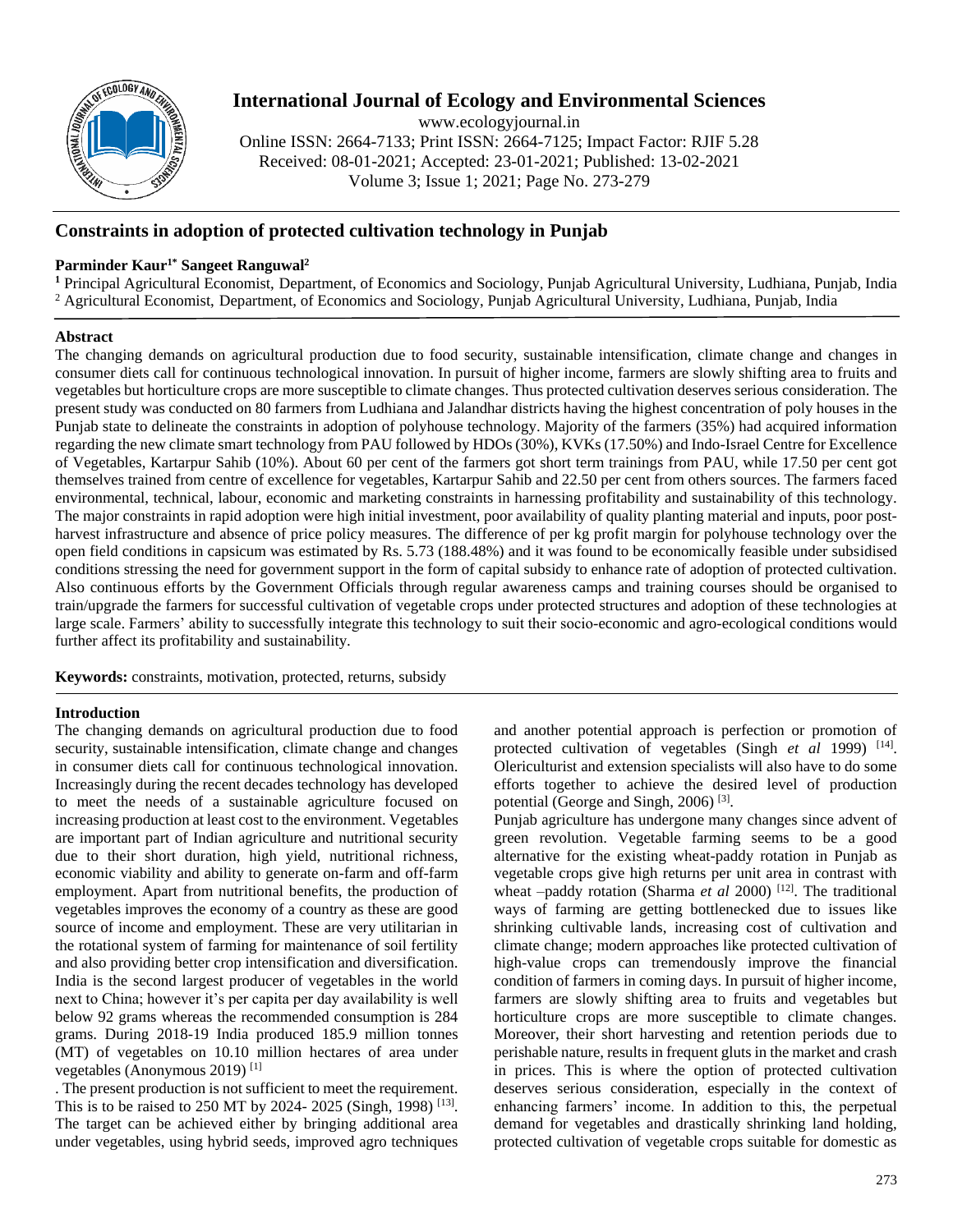well as commercial purposes is the best alternative for using land and other resources more efficiently. In the 21st century, for off season production of vegetables, to avoid glut in main season and for superior quality of vegetables with high production, protected cultivation is the best choice for efficient utilization of natural resources (Chandra *et al.,* 2000) [2] .

Capsicum is one of the most popular and highly remunerative annual herbaceous vegetable crop. India contributes one fourth of world production of capsicum with an average annual production of 0.9 MT from an area of 0.885 million hectares (Kumar *et al* 2016).'In Punjab, area under vegetable cultivation is 208 thousand hectares with production of 4167.60 thousand tonnes and productivity of 15.60 metric tonnes per hectare (Kaur *et al*  2017). The area under greenhouse cultivation in Punjab is only 20 hectares out of 1.70 lakh hectares under vegetable crops (Spehia, 2015)<sup>[15]</sup>. Protected cultivation in the state has potential to considerably increase the unit area productivity of vegetable crops. For instance, under protected conditions the productivity of tomato has been reported doubled and in case of bell pepper productivity increased by five times (Sethi *et al 2009*)<sup>[11]</sup>. In this context, it is important and topical to delineate the constraints and challenges that farmers face in adoption of polyhouse technology. This would help in finding out the determinants of adoption which play a significant role in devising strategies to overcome the challenges. The present study was undertaken to study the awareness of the farmers regarding protected cultivation technology in vegetables along with the problems in its adoption. The study also enlightens different factors affecting the adoption level of the technology. Economic evaluation of the adoption of the technology under subsidised and non-subsidised conditions was also carried out to assess the viability of the technology.

#### **Material and Methods**

To fulfil the stipulated objectives of the study, Ludhiana and Jalandhar districts having the highest concentration of poly houses in the state were purposively selected. The information regarding the number, area and type of polyhouses was obtained from respective district Horticulture offices of the state. From the complete list of polyhouse vegetable growers obtained from the officials of Department of Horticulture of Ludhiana and Jalandhar, 40 respondents were selected randomly i.e.20 from each district. For comparison purpose an equal number of vegetable growers, cultivating vegetables in open field (nonadopters) were also selected from the both districts. The primary data for the year 2018-19 were collected with the help of wellstructured and pre-tested schedule by personal interview method. The data relating to age, education, operational land holding, area under polyhouse cultivation, sources of information regarding protected cultivation, problems in the adoption of the polyhouse technology and factors inspiring the farmers for adoption of the technology were collected. Comparison in terms of economic feasibility of investment on capsicum production under subsidised and non-subsidised conditions for the adopters was also carried out for by using project evaluation measures like Payback period (PBP), Benefit Cost Ratio (BCR), Net Present Value (NPV), and Internal Rate of Return (IRR). The data were also analyzed with the help of statistical tools such as frequency and percentage methods.

#### **Results and Discussion**

### **Socio-economic profile of the respondents**

The Socio-economic profile of the respondent farmers has a great bearing on decisions regarding adoption of new technologies/ techniques of production, risk bearing ability, investment decisions etc. The socio economic profile of respondent vegetable growers (adopters and non-adopters) is presented in Table 1 which revealed that the average age of farmers was 37 years in the case of adopters and 45 years in the case of nonadopter cultivators. A significant association between education and adoption of innovative technology was also found as the percentage of farmers having education up to graduation and post-graduation level were 40 per cent in the case of net house vegetable cultivation and 29 per cent in the case of open field vegetable cultivation. The percentage of respondents educated up to upto +2 and above were more in case of adopters as compared to non-adopters. The average size of operational holding of adopter farmers was marginally higher (19 acres) than the nonadopters (18.75 acres) though the average area under vegetable cultivation was 0.77 acres in case of polyhouse adopter farmers and 1.32 acres in case of non-adopter farmers.

**Table 1:** Socio-economic characteristics of sampled households (Per cent households)

| Sr. No.        | <b>Particulars</b>                   |       | <b>AdoptersNon-Adopters</b> |  |  |  |
|----------------|--------------------------------------|-------|-----------------------------|--|--|--|
|                | Average Age (years)                  | 37    | 45                          |  |  |  |
|                | <b>Literary Status</b>               |       |                             |  |  |  |
| $\overline{c}$ | $+2$ and above                       | 32.0  | 25.0                        |  |  |  |
|                | Graduate and above                   | 40.0  | 29.0                        |  |  |  |
| 3              | Size of operational holdings (acres) | 19.10 | 18.75                       |  |  |  |
| 4              | Area under Vegetables                | 0.77  | 1.32                        |  |  |  |
| 5              | Size of poly house (sq.m)            |       |                             |  |  |  |
|                | 500 - 2000                           | 45.00 |                             |  |  |  |
|                | 2100-4000                            | 55.00 |                             |  |  |  |
|                | >4000                                |       |                             |  |  |  |

Regarding size of poly house 45.00 per cent of the sampled farmers had 500-2000m<sup>2</sup> size of polyhouse. About 55.00 per cent sampled farmers had poly house between 2100-4000m<sup>2</sup>. None of the farmers were found having poly house with more than 4000m<sup>2</sup> area.

In agriculture sector women make essential contributions to agriculture and rural economic activities. Table 2 depicts that majority of the farmers were male in both the categories. It was found that 83.75 per cent were male while only 16.25 per cent women were engaged in farming activities. Category-wise analysis showed that the percentage of male non-adopter farmers were found higher for open field conditions (85.00%) as compared to polyhouse adopter farmers (82.50%) while the percentage of females adopters were found to be higher for the technology (17.50%) as compared to open field (15.00%).

**Table 2:** Gender wise distribution of respondents (Number)

| <b>Particulars</b> | Gender     |            |             |  |  |
|--------------------|------------|------------|-------------|--|--|
|                    | Male       | Female     | Total       |  |  |
| Adopters           | 33 (82.50) | 7(17.50)   | 40 (100.00) |  |  |
| Non-Adopters       | 34 (85.00) | 6(15.00)   | 40 (100.00) |  |  |
| Total              | (83.75)    | 13 (16.25) | 80 (100.00) |  |  |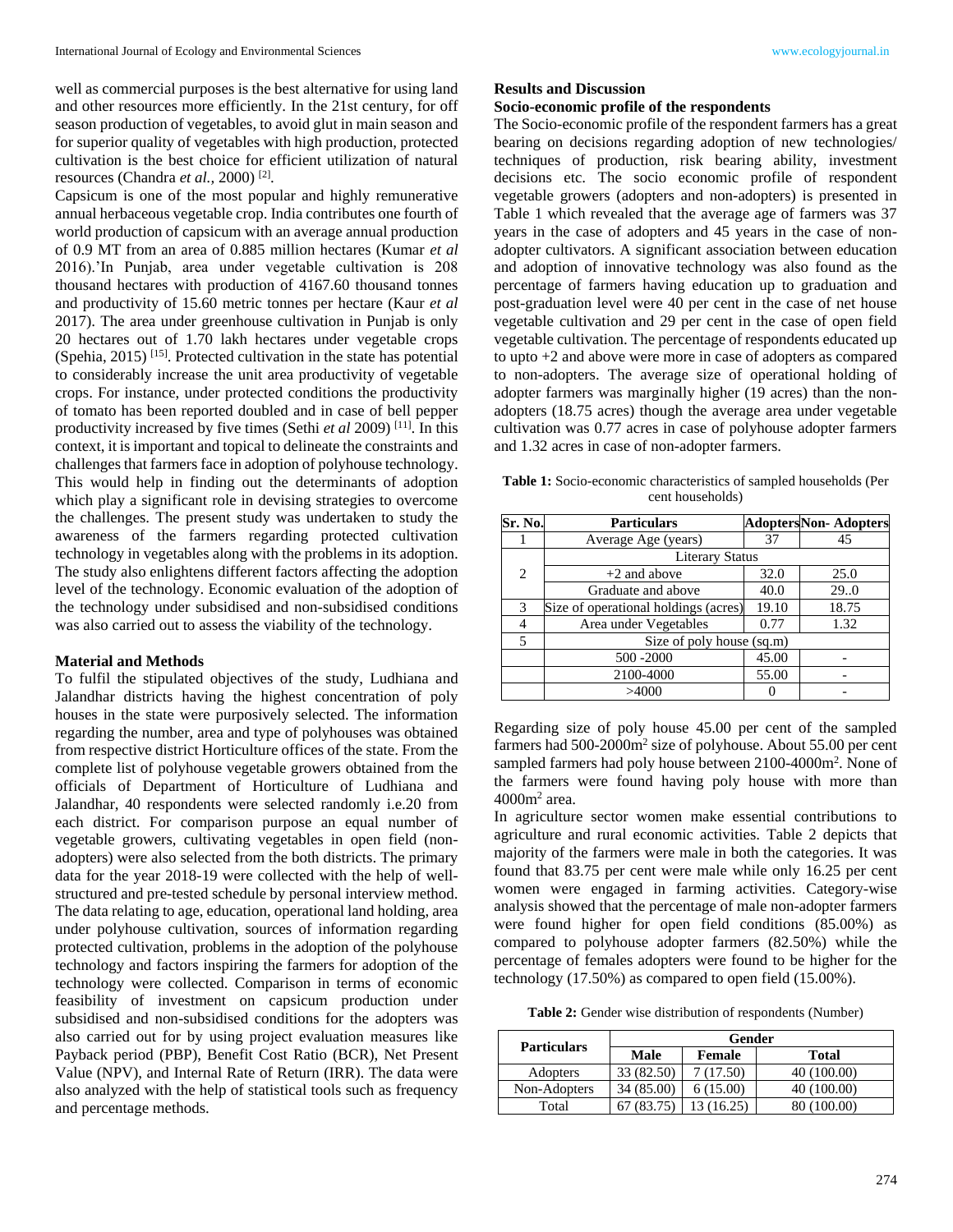Figures in the parentheses indicate the percentage to total This reflects an optimistic assumption that removing constraints to access or use the protected cultivation technology can help women to empower themselves.

### **Experience in vegetable cultivation**

The experience of farmers in growing vegetables is presented in Table 3. The results revealed that in case of adopter farmers, the majority of them (52.50%) were having more than 15 years of experience in growing vegetables, 22.50 per cent were having 11 to 15 years and 15 per cent were having 6 to 10 years. Only 10 per cent of them were up to 5 years only. Where as in case of nonadopter farmers, about 83 per cent farmers had more than 15 years of experience in growing vegetables. The percentage of farmers having experience of cultivating vegetables between 6 to 10 years of experience and 11 to 15 years was five and 12.50 per cent respectively. None of the farmers were found to be having experience up to 5 years. The confidence of farmers in their own traditional methods of vegetable cultivation was the major reason for low adoption of protected cultivation technology by the experienced farmers.

**Table 3:** Distribution of sampled farmers according to experience in vegetable cultivation

|                                                                | <b>Adopters</b> |        | <b>Non-Adopters</b> |        |
|----------------------------------------------------------------|-----------------|--------|---------------------|--------|
| Experience in growing vegetables Number Percent Number Percent |                 |        |                     |        |
| Up to 5 years                                                  |                 | 10.00  |                     | 0.00   |
| 6 to 10                                                        | 6               | 15.00  |                     | 5.00   |
| 11 to 15                                                       | Q               | 22.50  |                     | 12.50  |
| >15                                                            | 21              | 52.50  | 33                  | 82.50  |
| Total                                                          | 40              | 100.00 | 40                  | 100.00 |

### **Vegetable crops grown**

There were few vegetable crops which were preferred for cultivated by sampled farmers in polyhouse. For comparison purpose same crops were taken in open field for non-adopters. Table 4 reveals that cucumber was the most preferred crop of both adopter (57.50 %) and non-adopter farmers (47.50%) as it generates income for longer period. On the other hand, the proportion of adopter farmers growing capsicum was 27.50 per cent where as in case of open field conditions it was one-fourth. Tomato was grown by five per cent of adopter farmers and 17.50 per cent of non-adopters. About five per cent adopter farmers cultivated cucumber and capsicum simultaneously while only 2.50 per cent of open field farmers cultivated both the crops simultaneously. Capsicum and tomato simultaneously were cultivated by 2.50 per cent polyhouse farmers and five per cent of open field farmers. Tomato and cucumber simultaneously were cultivated by 2.5 percent of each adopter and non-adopters.

**Table 4:** Distribution of sampled farmers according to crops grown

|           | <b>Crops</b>        | <b>Adopters</b>           |        | <b>Non-Adopters</b>     |        |  |
|-----------|---------------------|---------------------------|--------|-------------------------|--------|--|
| Sr. No    |                     | <b>Number   Percent  </b> |        | <b>Number   Percent</b> |        |  |
|           | Cucumber            | 23                        | 57.50  | 19                      | 47.5   |  |
| ii)       | Capsicum            | 11                        | 27.50  | 10                      | 25.00  |  |
| iii)      | Tomato              |                           | 5.00   |                         | 17.50  |  |
| iv)       | Cucumber+capsicum   |                           | 5.00   |                         | 2.50   |  |
| V)        | $Capsicum + tomato$ |                           | 2.50   | 2                       | 5.00   |  |
| $\rm vi)$ | $Tomato + cucumber$ |                           | 2.50   |                         | 2.50   |  |
|           | Total               | 40                        | 100.00 | 40                      | 100.00 |  |

### **Source of information and Motivation about protected cultivation**

In the adoption process, access to various information transfer sources and their perceived value by farmers influences adoption of new technology a lot. Sanyang *et al*. (2009) [10] in their study examining technology transfer to farmers in the areas of production and marketing of vegetables found public extension system and farmer groups as sources of technology dissemination to farmers. Farmers with access to sources of technical knowledge and information such as extension officers and industry related media are likely to have more accurate expectations of the distribution of the profitability of the innovation (Ghadim and Pannell, 1999)<sup>[4]</sup>.

The sampled farmers became aware of the new technology of protected technology from different sources (Fig 1). It was found that majority (35%) of the farmers in both the districts had acquired information regarding new polyhouse technology from Punjab Agricultural University (PAU) followed by Horticultural Development Officers (30%), Krishi Vigyan Kendras (KVKs) (17.50%), Centre for excellence of vegetables, Kartarpur Sahib (10%). Only 7.50 per cent of the respondents knew about protected cultivation from peer group.



Fig 1: Source of Information about the new technology

It was also observed that trainings carried out by PAU and other Government Departments played an important role in adoption of the technology. All the adopter farmers had attended training programme mostly from government organizations (Table 5). Majority of them i.e. 60 per cent got short term trainings from PAU, while 17.50 per cent got themselves trained for the new technology from Indo-Israel centre of excellence for vegetables, Kartarpur Sahib and 22.50 per cent from others sources. On the other hand, out of 40 open field farmer respondents only 11 got training which accounted for 27.50 per cent out of which 54.54 per cent got training from PAU, 18.18 per cent from Indo-Israel centre of excellence for vegetables, Kartarpur Sahib and 27.27 per cent from others.

| <b>Table 5:</b> Information regarding Trainings acquired by the sampled |
|-------------------------------------------------------------------------|
| households (Per cent households)                                        |

| Name of the training agency                                         | <b>Adopters</b> | Non-<br><b>Adopters</b> |
|---------------------------------------------------------------------|-----------------|-------------------------|
| Punjab Agricultural University (PAU)                                | 60.00           | 54.55                   |
| Indo-Israel centre of Excellence for vegetables,<br>Kartarpur Sahib | 17.50           | 18.18                   |
| Others                                                              | 22.50           | 27.27                   |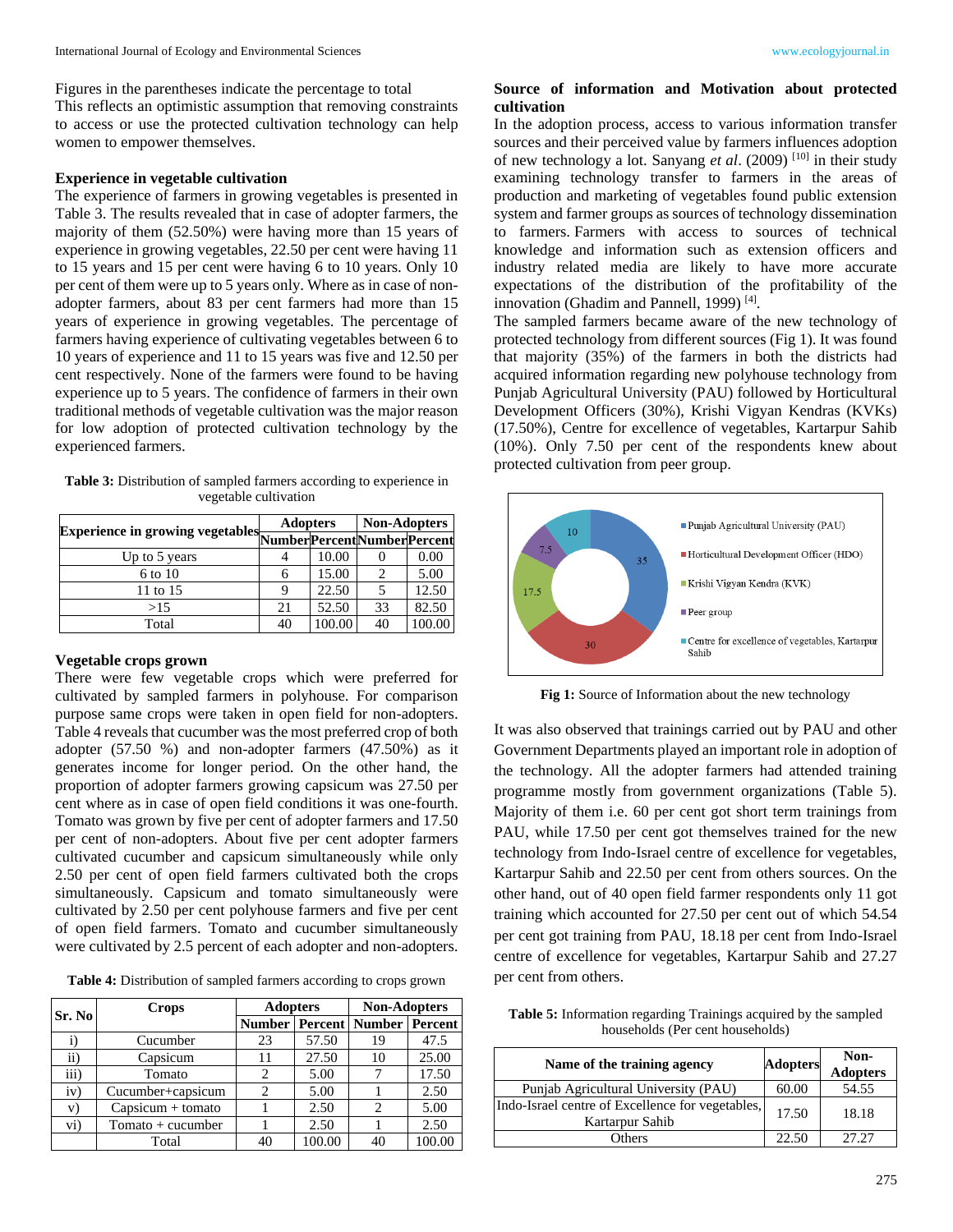The respondent farmers who had accepted the polyhouse technology for vegetable cultivation were also enquired regarding the motivational factors that inspired them to adopt poly house cultivation (Fig.2). Majority of them i.e. about 43 per cent were themselves interested in opting for this method of vegetable cultivation while another one-fourth were lured by the 50% subsidy available. The major scheme is National Horticulture Mission (NHM), which offers 50% subsidy for setting up of protected cultivation structures and also provides 50% subsidy for purchase of planting materials and cultivation of vegetables and flowers under polyhouse/shade net house. In our study, it was observed that a non-land cost of establishment of one acre or  $4000 \text{ m}^2$  polyhouse was worked out to be Rs.37.40 lakh. The cost of establishment was to the tune of Rs 1870000/4000<sup>2</sup>m after availing 50 percent subsidy. The establishment cost was sanctioned by NHM) under the Mission on Integrated Development Horticulture, Government of India through state Horticulture Department. About 18 per cent were following their fellow farmers and rest 15 per cent believed that the technology is more profitable than open cultivation method.



**Fig 2:** Motivating Factors for adoption of polyhouse cultivation (% adopter farmers)

### **Impact of adoption of Poly house technology on Return structure of capsicum**

Protected cultivation is a capital intensive technique, wherein the microclimate surrounding the plant body is controlled to clinch a higher net return compared to its traditional cultivation. Economic characteristics (profit orientation, agricultural income, technological investment behaviour and farm labour) have the strongest effect on both uptake and intentions to uptake novel technologies. A perusal of return structure for polyhouse cultivation for capsicum (Table 6) reveals in case of adopted polyhouse cultivation of capsicum, gross returns per acre was estimated to be Rs.8.77 lakh where returns over variable cost and net returns were to the tune of Rs.7.14 lakh and Rs.3.36 lakh per acre respectively. On the other hand in case of open field conventional technology, the gross returns per acre was estimated at Rs. 1.79 lakh only. Return over variable cost and net returns came out to be Rs. 1.09 lakh and Rs. 54962.71 per acre, respectively. This was due to higher average yield of 382.71 obtained under polyhouse cultivation than open field cultivation of capsicum (181.33 quintal per acre). Also, sale price received

by polyhouse farmers was higher (Rs.22.91 per kg) than that of open field farmers (Rs.9.87 per kg).The input-output ratio worked out to be 1.62 and 1.44 in case of adopter and nonadopters respectively. Though the cost of production per kg of capsicum was estimated to be much higher (Rs.14.14) in case of polyhouse cultivation as compared to open field cultivation method (Rs.6.83). The difference of per kg profit margin over the open field conditions was estimated by Rs. 5.73 (188.48%). Hence, it can be concluded that yield of capsicum and income of farmers can be increased many folds by adoption of polyhouse technology.

| <b>Particulars</b>            | Unit   | <b>Adopters</b><br>(1) | Non-<br>adopters<br>(2)    | <b>Difference</b><br>$(1-2)$ | <b>Percent</b><br>difference |
|-------------------------------|--------|------------------------|----------------------------|------------------------------|------------------------------|
| Yield                         | q/acre | 382.71                 | 181.33                     | 201.38                       | 111.05                       |
| Sale price                    | Rs/kg  | 22.91                  | 9.87                       | 13.04                        | 132.11                       |
| Gross returns                 |        | Rs/acre876788.61       | 178972.71                  | 697815.90                    | 389.90                       |
| Variable cost                 |        | Rs/acre162693.00       | 69522.00                   | 93171.00                     | 134.01                       |
| Returns over<br>variable cost |        |                        | Rs/acre714095.61 109450.71 | 604644.90                    | 552.43                       |
| Total cost                    |        | Rs/acre541243.00       | 124010.00                  | 417233.00                    | 336.45                       |
| Net returns                   |        | Rs/acre335545.61       | 54962.71                   | 280582.90                    | 510.49                       |
| Input-output<br>ratio         |        | 1.62                   | 1.44                       | 0.18                         | 12.50                        |
| Cost of<br>production         | Rs/kg  | 14.14                  | 6.83                       | 7.31                         | 107.02                       |
| Profit margin                 | Rs/kg  | 8.77                   | 3.04                       | 5.73                         | 188.48                       |

**Table 6:** Impact of adoption of new Polyhouse vegetable cultivation technology on returns obtained by farmers

### **Economic viability of new adopted technology under subsidized polyhouse conditions**

Economic viability of capsicum cultivation under subsidized polyhouse conditions was also evaluated. A non-land capital investment of Rs. 37, 40, 000 per 4000  $m<sup>2</sup>$  was required for erecting polyhouse. On an average, the sampled Farmers availed 50 per cent subsidy sanctioned by the NHM on the total establishment cost through the State Horticultural Department and it amounted to Rs.18, 70,000 per 4000  $m^2$ .

Under subsidized conditions, the payback period (PBP) for polyhouse production of capsicumwas found to be 2.1 years. The net present value (NPV) at 10 per cent discount rate was Rs.17, 61, 915.66 with benefit cost ratio (BCR) of 1.3 for capsicum crop. Internal rate of return (IRR) in polyhouse production of capsicum was found 24 percent. Therefore, production of capsicum under subsidized polyhouse conditions was found highly feasible and profitable (Fig 3). On the other hand, under non-subsidized conditions, the payback period (PBP) for polyhouse production of capsicum, was found to be 4.2 years. The net present value (NPV) at 10 per cent discount rate was Rs. -36, 76,015.60, with benefit cost ratio (BCR) of 0.98 for capsicum. Internal rate of return (IRR) in polyhouse production of capsicum was found 10 percent which was just equal to cost of capital. Therefore, production of capsicum under non-subsidized polyhouse conditions was not found profitable.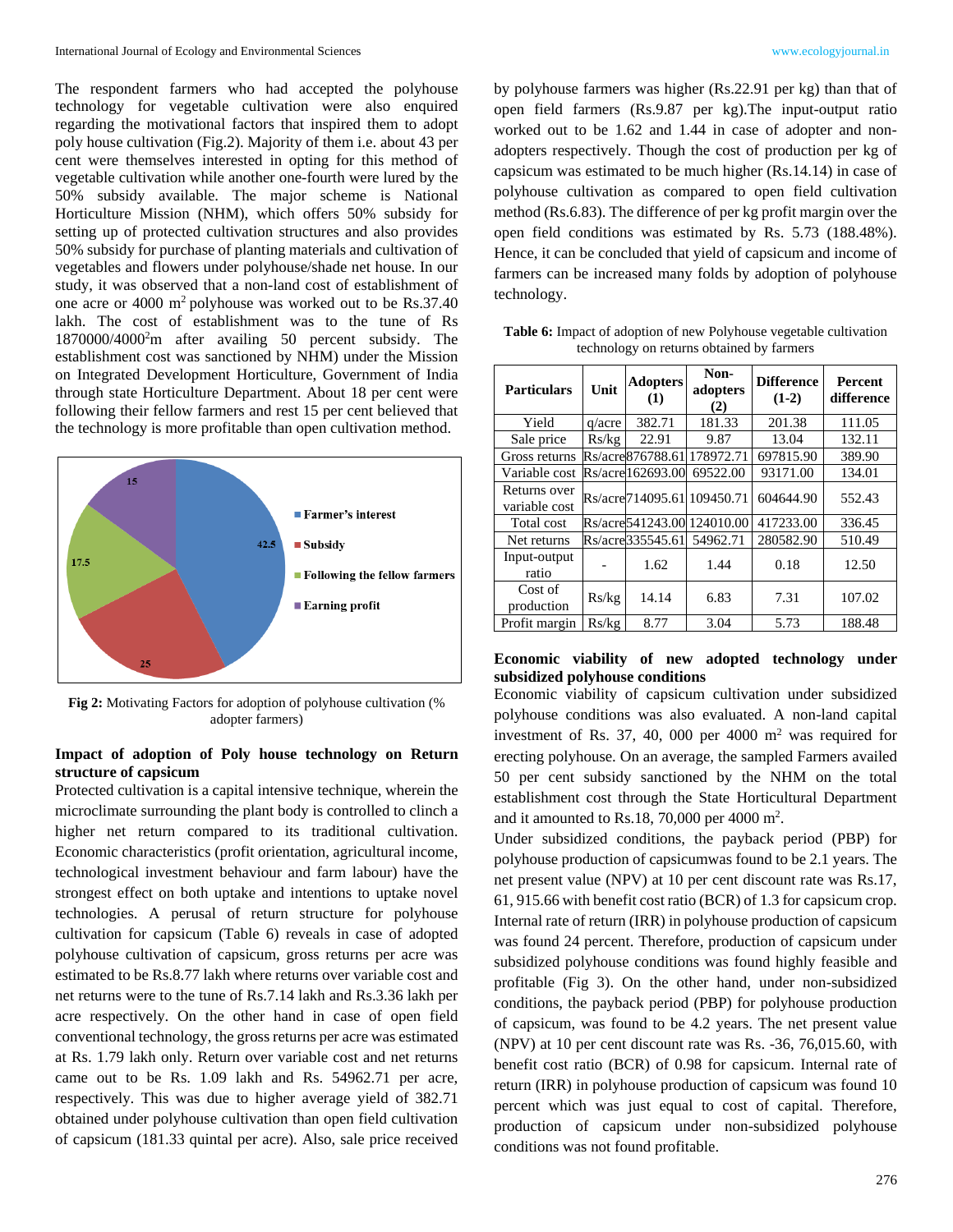

**Fig 3:** Economic viability of new vegetable cultivation technology under subsidized /Non–subsidized polyhouse conditions

### **Constraints in the adoption of new technology of protected/polyhouse cultivation**

The protected cultivators expressed a number of constraints which needs the attention of the policymakers and implementing agencies. A perusal of Table 7 shows that the adopters of polyhouse technology for vegetables were facing many constraints in its acceptance.

#### *Economic constraints*

The major economic problem faced by them was related to the huge investment on the polyhouse structure. About 80 percent respondents faced this problem as the initial cost required to establish a polyhouse is very high and is beyond the reach of small and medium farmers. In our study, the non-land cost of establishment of one acre or 4000<sup>2</sup>m polyhouse was worked out to be Rs.37.40 lakh. The cost of establishment was to the tune of Rs 1870000/4000<sup>2</sup>m after availing 50 percent subsidy. Among the different cost components, maximum cost was accounted for structure and sheet (83.49%) of which 57.49 per cent was incurred on G.I pipes, followed by labour (13.16%) and rest of 12.84 per cent on polythene sheet. The next higher component of cost was misting (5.31 per cent) followed by irrigation and fertigation system (4.60 per cent), shade net (4.60 per cent) and miscellaneous (1.98 per cent). About 55 per cent felt the seed cost to be very high. Half of them complained of high maintenance cost while 40 per cent felt the need of minimum support price for the vegetable crop. One-fourth were not much aware about the credit and subsidy facilities and about 23 per cent had poor access to the subsidy available. The poor accessibility to subsidy and absence of pricing policy including crop insurance has further increased the risk of polyhouse cultivation. The farmers expressed that it took minimum of eight months after application, to avail loan facilities from financial institutions and commercial banks.

#### *Technical constraints*

Production of crops under polyhouse conditions is highly knowledge and skill intensive. The major technical problem faced by adopters included lack of technical guidance (65 %).

Moreover, farmers find it difficult to get the latest information and techniques of crop production under polyhouses, especially in their regional languages (37.5%). Availability of quality planting material at reasonable prices is a challenge. About 40 per cent felt non-availability of quality polyhouse equipments at local market and another 25 per cent even faced non-availability of required quantity and quality planting material at right time. The fact that planting material is supplied only by few private players has resulted into farmers being completely dependent on them. Availability of quality seed and planting material of required cultivar is a severe constraint faced by farmers on account of increased dependence on formal sector especially private seed companies (Manjunatha *et al.* 2015) [7] . Farmers of Punjab are still in the initial phase of polyhouse technology adoption wherein availability of quality planting material and inputs are important issues.

#### *Labour related constraints*

Polyhouse cultivation is labour intensive and demands skilled labour throughout the year. Timely availability of skilled labour is a critical issue for Punjab farmers. Migration of rural folk to urban areas in search of better jobs, alternative employment opportunities at the village level (including MNREGA scheme) and indifferent attitude of youth towards agriculture has led to acute shortage of skilled labour especially in the peak seasons of planting/ sowing and harvesting. This has naturally raised the wage rates of skilled labour required for polyhouse cultivation. In our study about 594.31 human labour hours were utilized in various operations for production of capsicum under polyhouse conditions compared to 399.92 human labour hours in case of open field conditions indicating that polyhouse vegetable cultivation is labour intensive. Further, maximum labour hours were utilized on harvesting and transportation and least labour hours were used on nursery raising and transplantation in both the conditions. About half of the adopters faced problem of nonavailability of skilled labour followed by 47 per cent facing high labour cost and another abot 18 per cent feeling scarcity of labour during peak season. At the initial stage of cultivation in poly house, occurrence of pest and diseases inside the polyhouse exceed when compared to open cultivation because of favourable climatic conditions (high moisture and humidity) inside the polyhouse. Due to constant weather fluctuations (heavy rains & storms), polythene sheet was prone to damaged and this problem was reported by 25 per cent respondents. Infestation of nematodes was also faced by 15 per cent farmers. About onefourth of the adopters faced this problem. Farmers of Punjab also reported loss in production because of physiological disorders like heavy rains and storms. Paroda (2013)<sup>[8]</sup> reported that among the major constraints in production of horticultural crops in India are temperature (hot or cold), sunlight duration and quality, water deficiencies or excesses, atmospheric moisture (relative humidity), weeds, deficiency of nutrients, heavy winds, carbon dioxide and host of diseases and insect pests.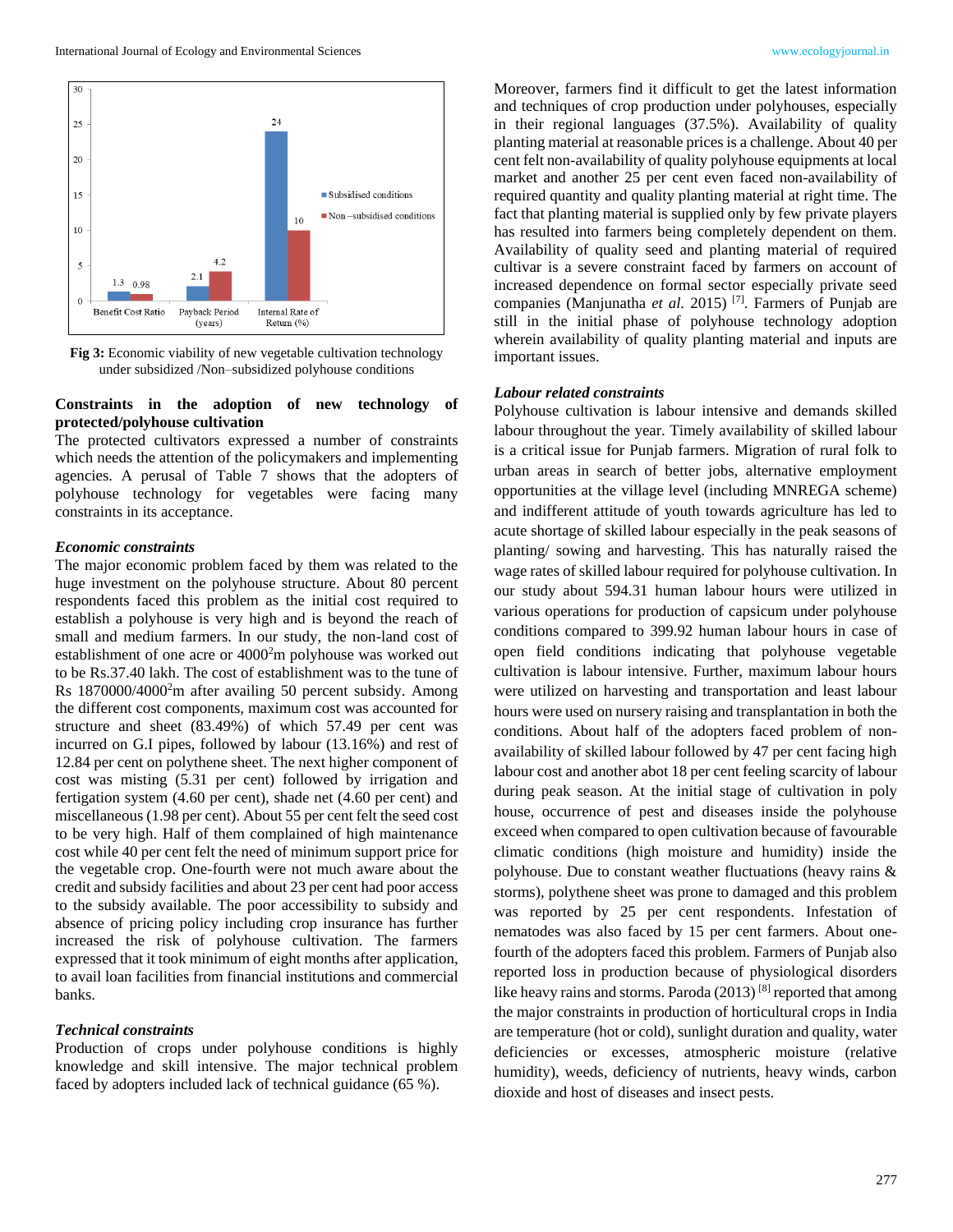| Sr no.           | <b>Particulars</b>                                                                |    | <b>Adopter farmers</b>  |  |  |  |
|------------------|-----------------------------------------------------------------------------------|----|-------------------------|--|--|--|
|                  |                                                                                   |    | <b>Number   Percent</b> |  |  |  |
|                  | Economic constraints                                                              |    |                         |  |  |  |
| 1.               | High investment cost                                                              | 32 | 80.00                   |  |  |  |
| 2.               | High cost of seed                                                                 | 22 | 55.00                   |  |  |  |
| 3.               | High cost of maintenance                                                          | 20 | 50.00                   |  |  |  |
| 4.               | Lack of minimum support price                                                     | 16 | 40.00                   |  |  |  |
| 5.               | Lack of awareness about credit and subsidy facilities                             | 10 | 25.00                   |  |  |  |
| 6.               | Poor accessibility to subsidy                                                     | 9  | 22.50                   |  |  |  |
|                  | Technological constraints                                                         |    |                         |  |  |  |
| 1.               | Lack of relevant literature in local language                                     | 15 | 37.50                   |  |  |  |
| $\overline{2}$ . | Lack of technical guidance about production techniques                            | 26 | 65.00                   |  |  |  |
| 3.               | Non-availability of required quantity and quality planting material at right time | 10 | 25.00                   |  |  |  |
| 4.               | Non-availability of quality polyhouse equipments at local market                  | 16 | 40.00                   |  |  |  |
|                  | Labour constraints                                                                |    |                         |  |  |  |
| 1.               | Non-availability of skilled labour                                                | 20 | 50.00                   |  |  |  |
| 2.               | High cost of hired labour                                                         | 19 | 47.00                   |  |  |  |
| 3.               | Scarcity of labour during peak season                                             | 7  | 17.50                   |  |  |  |
|                  | Environmental constraints                                                         |    |                         |  |  |  |
| 1.               | Pests and diseases                                                                | 10 | 25.00                   |  |  |  |
| 2.               | Prone to damage by heavy rains & storms                                           | 10 | 25.00                   |  |  |  |
| 3.               | Infestation of nematode                                                           | 6  | 15.00                   |  |  |  |
|                  | Marketing                                                                         |    |                         |  |  |  |
| 1.               | High fluctuations in market price                                                 | 15 | 37.50                   |  |  |  |
| 2.               | Lack of marketing facilities at local place (block/district headquarters)         | 10 | 25.00                   |  |  |  |
| 3.               | Heavy marketing losses during transportation                                      | 5  | 12.50                   |  |  |  |

**Table 7:** Constraints in the adoption of new protected cultivation technology in vegetables

Indian farmer is a price taker and not a price fixer. It is more so in crops where price policy is completely absent as in case of flowers and vegetables. Hence, unfavorable market prices may cause huge financial losses. The deficiencies in the infrastructure such as poor grading and transport facilities and cold chain management combined with market malpractices add to the risk component of farmers in India. The markets for polyhouse products are generally exclusive and far. The farmers felt lack of marketing facilities at their local place (25%) and so they had to incur very high expenditure on transportation costs. about 13 per cent also faced losses during transportation of perishable capsicum crop. About 38 per cent faced the problem of high fluctuations in market price also.

#### **Conclusions and Suggestions**

- It can be concluded that cultivation of capsicum under polyhouse conditions yields higher returns and better quality produce than for the non-adopters. Therefore continuous efforts by the Government Officials through regular awareness camps and training courses should be organised to train the farmers for successful cultivation of vegetable crops under protected structures and adoption of these technologies at large scale.
- Economic characteristics (profit orientation, agricultural income, technological investment behaviour and farm labour) have the strongest effect on both uptake and intentions to uptake novel technologies. The results of financial viability of capsicum crops grown under polyhouse showed the technology to be economically feasible under subsidised conditions stressing the need for efforts to reduce the cost of establishment of polyhouse. There should be a government support by increasing the amount of subsidy in Punjab as other states *viz* Haryana and Himachal Pradesh

government offer a higher rate of subsidy (about 75%). Thus, it is suggested that the government support in the form of capital subsidy need to be strengthened further to enhance rate of adoption of protected cultivation.

- Cultivation of vegetables under polyhouse cover technique seems to be a remunerative proposition for the resource poor farmers also. Therefore, steps need to be taken to promote off-season vegetable cultivation under polyhouse so that the excess labour force can be optimally utilized in agriculture at large.
- The priorities of marketing agencies revolve around improving the accessibility of technologies and inputs to farmers and need for establishment of marketing infrastructure by Government. Thus, investment in developing infrastructure must be made to spur adoption of polyhouse technology.
- As a profession, agriculture is not attractive for the educated youth, which is partly due to the drudgeries associated with field work. To motivate the educated youth agriculture has to be developed to be a remunerative and drudgery-less industry as competitive as any other industry using agrotechnologies like polyhouse.
- The results for adoption of technology by women reflects an optimistic assumption that removing constraints to access or use the protected cultivation technology can help women to empower themselves.
- Formation of Farmer Producers' Organizations should be encouraged so that the hurdles in post-harvest management and marketing are reduced to the minimum for the vegetable producers especially the marginal and small farmers.